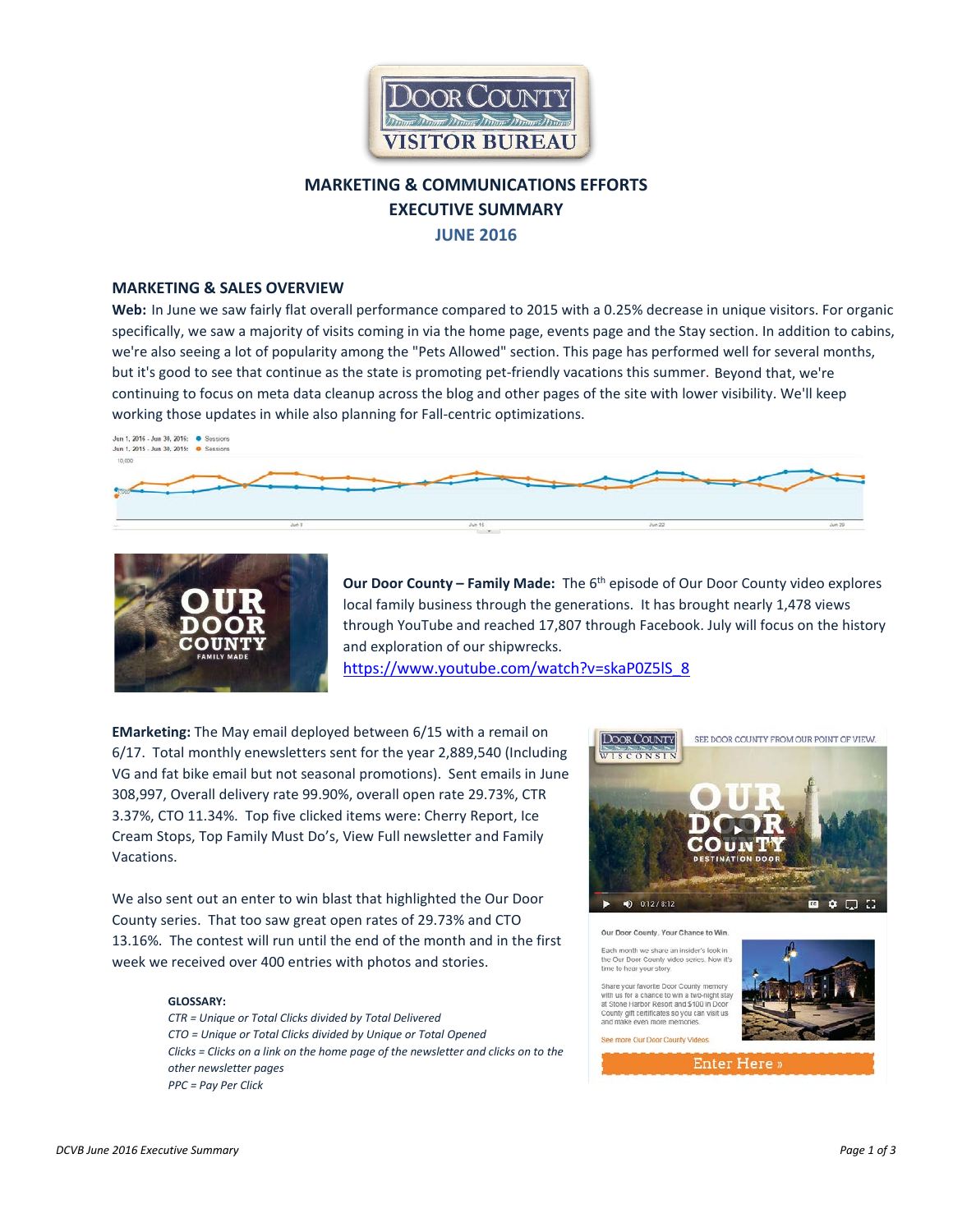### **Sales:**

**Groups:** June 5th – 9th, Laura attended the Travel Alliance Partner (TAP) Conference in Duluth, MN. There were 30 qualified tour operators with which we had 25 minute appointments throughout the four days. Also, Jack attended the IPW Conference in New Orleans in June and met with nearly 50 tour planners. We received inquiries from 1 Bank Group, 7 General Groups and conducted 1 Meet and Greet service.

**Meetings:** Inquiries included - 1 Car Club, 1 Camp/Music Retreat, 1 Family Reunion, 11 Weddings

**Social:** In June, Visible Intelligence picked up comments referring to Door County on several Facebook pages with a significant fan base (Travelocity, Uber, Weight Watchers, The Knot and Auto Alliance). Facebook is up to 77,584 follower's vs 66,304 followers in June of 2015. June friend impressions referring to our page was 6,384,304 million. Twitter currently has 4,760 followers that brought us 8.9 million impressions. Instagram has grown tenfold since 2015 with 11,533 follower's vs 3,370 the same time last year.

**Media:** Between our digital ads, out of home, print, social and TV buys we garnered 7,792,796 million impressions in June. **PPC:** For June, Paid Search efforts through Adwords and Bing delivered 5,161 Web Visitors through 42,271 Impressions for a Web Visitor Rate of 12% with 21,676 Engagements for an Engagement Rate of 51%. Of the Web Visitors 30% came from Lodging terms.

## **OTHER MEASUREMENTS**

**Lobby Traffic:** There were 6,941 visitors to the welcome center in June. (Down from 7,129 visitors in June 2015)

**Visitor Guide:** Hard copy visitor guide requests and online visitor guide visits (combined total) for June 2016 were 8,571 (3,315 hard copy & 3,899 online) vs 6,318 in June 2015.

## **COMMUNICATIONS & PUBLIC RELATIONS**

- 9 articles were reported as a result of our media marketing program and reached a total of 31,660,644 readers/listeners/viewers for June. A few highlights of media outlets that ran Door County stories included AAA Living Wisconsin, Atlanta Journal Constitution online, Parade online, Chattanooga Pulse, Examiner online and Taste of Home Magazine. View all articles from the program via our Google Drive folder at **<http://tinyurl.com/l6ym2mc>**.
- Since our media marketing program began, the program has generated \$15,469,606 worth of earned media coverage for Door County, including \$87,288 in June.
- The return on investment for our media marketing program to date is 893%. For every dollar we've spent, we've gotten back \$8.93 worth of media coverage measured in terms of ad value equivalency.
- We welcomed 5 journalists to Door County on a lighthouses themed press trip June 16-19 and we welcomed 11 journalists on a summer themed trip June 20-24. Thank you to all of our partners who welcomed journalists!
- We have three scheduled group editorial press trips with Geiger & Associates remaining this year including an outdoor recreation themed trip August 23-26, arts & culture themed trip September 12-15 and a fall themed trip October 17- 21.
- DCVB media assistance was provided to 37 journalists/media outlets in June by providing images, information, onair/on-camera interviews and/or support for Door County based articles and stories. A few highlights included AAA Living, Northwest Quarterly magazine, BRAVA Magazine, Wisconsin Fun Times, Wisconsin Journeys, FOX 11 WLUK, Hoffman Media, and TV stations in Madison, Milwaukee & Rockford.
- Views of DCVB produced videos across all online platforms totaled 103,794 in June. This total includes videos from the Our Door County series, Explore The Door series, aerial highlight video, TV ads, etc. that are hosted on video portals which currently include YouTube, Vimeo and Facebook. This total also includes a continued YouTube ad campaign that drove 61,470 (59% of our monthly total) video views.